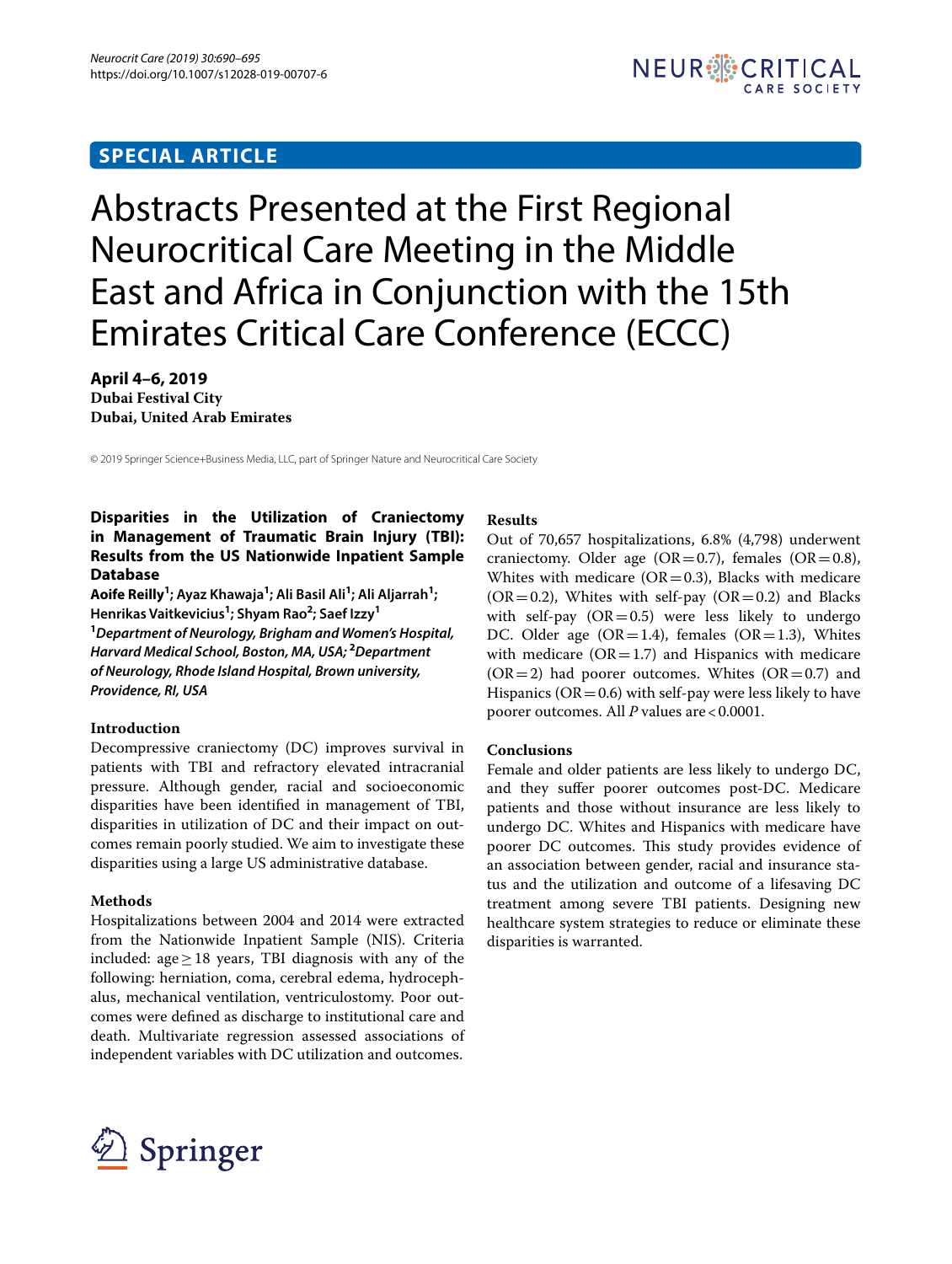## **Patients with Traumatic Brain Injury have an Elevated Risk of Venous Thromboembolism Following Craniectomy: Results from the US Nationwide Inpatient Sample Database**

**Ali Basil Ali1 , Ayaz Khawaja<sup>1</sup> , Aoife Reilly<sup>1</sup> , Joon Yong Chung<sup>1</sup> , Henrikas Vaitkevicius<sup>1</sup> , Shyam Rao<sup>2</sup> , Saef Izzy<sup>1</sup> 1** *Department of Neurology, Brigham and Women's Hospital, Harvard Medical School, Boston, MA, USA;* **<sup>2</sup>** *Department of Neurology, Rhode Island Hospital, Brown University, Providence, RI, USA*

#### **Introduction**

Decompressive craniectomy (DC) is used to manage elevated intracranial pressure secondary to traumatic brain injury (TBI). Risk of venous thromboembolism (VTE) and their efect on outcomes following DC are not well understood. We aimed to assess the incidence and outcomes of VTE after DC.

#### **Method**

Hospitalizations with age>17, non-elective admission and features consistent with a diagnosis of moderate/ severe TBI between 2004 and 2014 were retrieved from the National Inpatient Sample database. VTE was identifed with pre-specifed ICD-9-CM codes. Outcome assessed was a composite variable combining mortality and disposition. Any concomitant diagnosis of coma, hydrocephalus, cerebral edema, herniation, external ventricular drain placement and mechanical ventilation was considered an indicator of moderate/severe TBI.

#### **Results**

Of 70,657 hospitalizations, 4,798 (6.79%) patients underwent DC. The overall incidence of DVT and PE was higher in the patients with DC than in the non-DC group patients (4.88% versus 3% and 1.67% versus 1.16%) *P*<0.0001. Median length of stay (LOS) with DVT and PE for a DC patient was 26 days and 30 days, respectively, whereas for a non-DC patient, it was 14 days for both (*P*<0.0001). Within the DC group only, factors that were independently associated with DVT on multivariate regression are obesity (OR=1.83), alcohol (OR=0.61), LOS (OR=1.015) and age (OR=1.01)  $P < 0.0001$ . The impact on mortality for having DVT/PE in the craniectomy-only group was nonsignifcant. However, there was trend toward poor outcome with DVT only compared to no DVT (64.5% vs 58.3%) *P*=0.056.

## **Conclusions**

Our study demonstrates that DCs are associated with an increased risk of VTE and subsequent LOS of TBI patients. Future studies are needed to delineate the mechanisms underlying this association and to evaluate the cost-efectiveness of screening for VTEs in DC patients.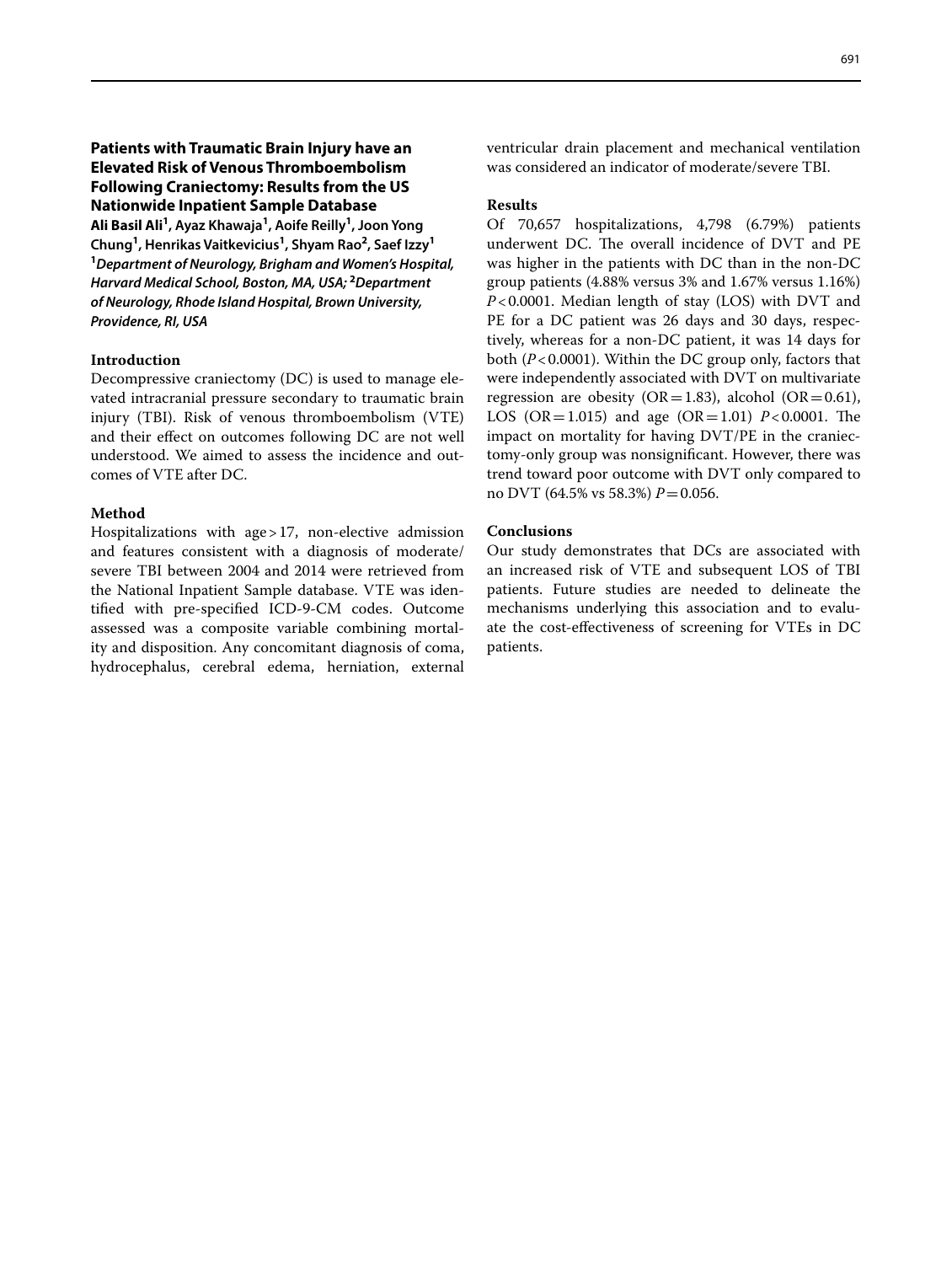## **Correlation Between CSF Glucose Estimation Using Glucometers Against the Conventional Laboratory Technique in Determining Bacterial Meningitis: An Indian Study**

**Sanjith Saseedharan1 ; PG Talwalkar<sup>1</sup> 1** *S l Raheja Hospital, a Fortis Associate, India*

## **Introduction**

Bacterial meningitis remains a disease with devastating attack rates and growing drug resistance among causative bacteria. Early diagnosis and timely management has an implication on the prognosis and outcome. However, lack of laboratory facilities, travel time for the sample to reach the laboratory and the laborious laboratory methods may result in deferment in precise treatment resulting in avoidable morbidity and mortality. Such delays can be avoided by determining CSF sugar in the emergency room using bedside glucometers, which can assist in crucial decision-making on the use of antibiotics in suspected patients. The aim of this study is to test the accuracy of CSF glucose estimation using glucometers in detecting bacterial meningitis.

#### **Methods**

This single-centered, prospective, comparative study was conducted in 50 consecutive patients in the intensive care unit or outpatient department suspected with CNS infections.Methods and Material: Lumbar puncture for CSF collection was performed by intensivists under strict aseptic conditions. 3 mL CSF was utilized to test for glucose by both the laboratory evaluation and a glucometer.

## **Results**

The mean CSF glucose value using the conventional laboratory technique was  $98.97 \pm 61.10$  mg/dL and with glucometer was  $109.59 \pm 67.85$  mg/dL. There was no significant difference  $(p=0.4613)$  among the mean glucose levels by the two methods. A statistically signifcant association was noted between bacterial meningitis and CSF glucose using the conventional technique (OR, 0.976; 95% CI, 0.957–0.993; *p*=0.0165) and CSF glucose using the glucometer (OR, 0.975; 95% CI, 0.956–0.996;  $p = 0.0066$ ).

## **Conclusions**

Bedside glucose testing from CSF fuid may be an alternative to laboratory plasma glucose measurement.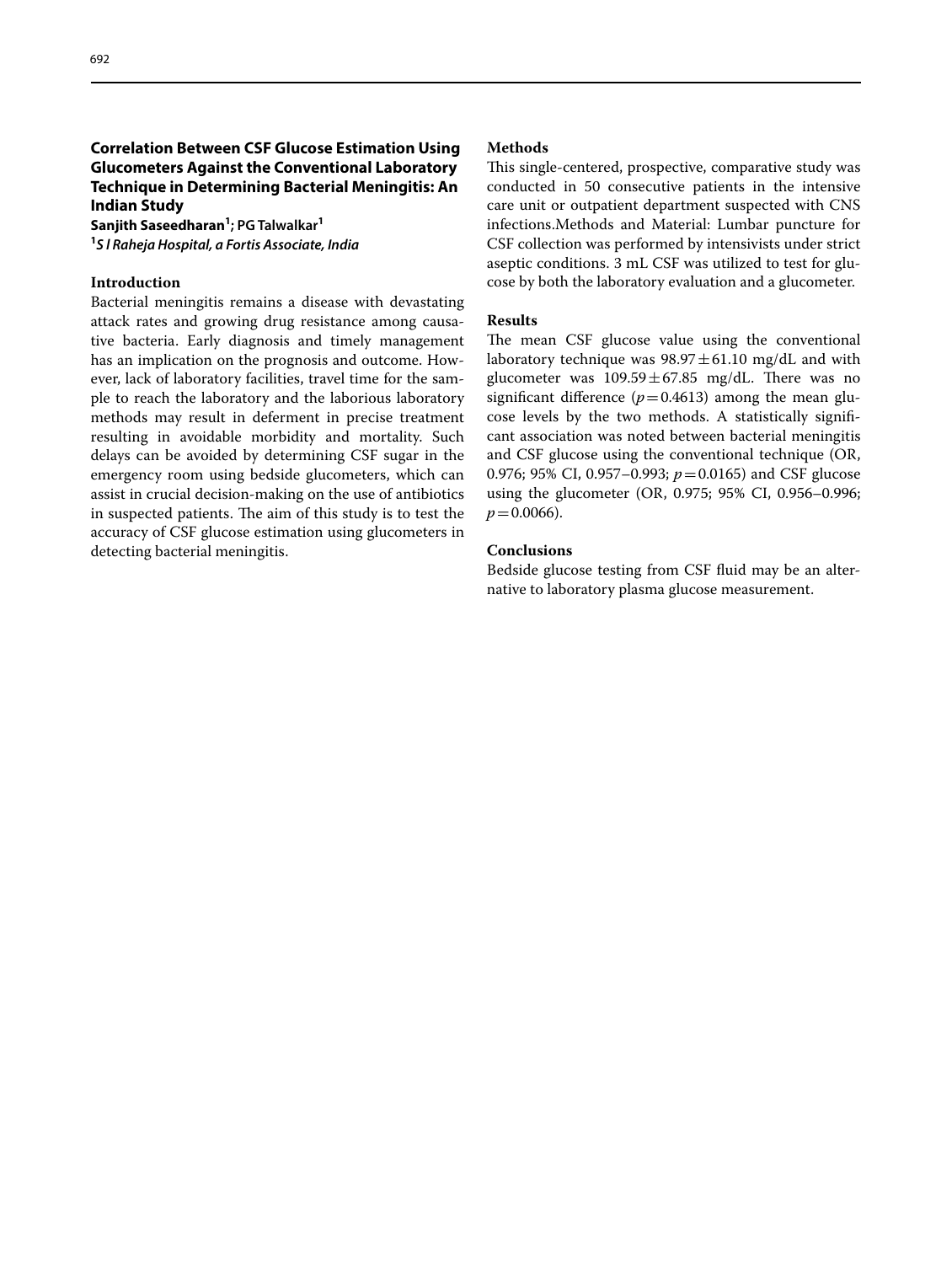## **D‑Dimer Level is Correlated to Prognosis, Infarct Size & NIHSS Score in Acute Ischemic Stroke (AIS) Patients**

**Ossama Sayed<sup>1</sup> ; Nora Ismail Abbas<sup>1</sup> ; Sherif Samir<sup>2</sup> ; Nashwa Abeed<sup>1</sup>**

**1** *Critical Care Department, Faculty of Medicine, Cairo University, Egypt;* **<sup>2</sup>** *Critical Care Department, Faculty of Medicine, Beni-Suef University, Egypt*

#### **Introduction**

Stroke is the fourth leading cause of adult death and disability. The objectives of this study are as follows:  $(1)$  To investigate the diagnostic and prognostic value of elevated plasma D-dimer in the setting of acute ischemic stroke. (2) To study the correlation of plasma D-dimer levels and ischemic infarct size in MRI brain. (3) To show the correlation between elevated plasma D-dimer (D–D) and between APACHEII and NIHSS in stroke patients.

#### **Methods**

We conducted a prospective, observational cohort study in the critical care department and enrolled 30 patients with AIS and 10 age and sex-matched healthy controls. Plasma D–D concentrations, determined by a particleenhanced, immune-turbidimetric assay, were measured on admission D0 & 24 h later D1. Each patient's medical record was reviewed, and demographic, clinical, laboratory and neuroimaging information was abstracted.

#### **Results**

D-dimer levels were signifcantly higher in AIS patients than healthy controls. Elevated D-dimer level>310 ng/ml can predict stroke>1.5 cm in MRI with 100% sensitivity and 83.3% specifcity and also a D-dimer D0 with cutof level 350 ng/ml & D1 cutof level 370 ng/ml can predict a complicated course with 100% sensitivity and 84.6% specifcity; however, there was no signifcant diference between D0 and D 1 D-dimer as *P* value>0.05.

#### **Conclusions**

The plasma D-dimer assay is a simple easily available emergency test that can reliably predict ischemic stroke size>1.5 cm in MRI as well as prognosis in association with the common routine instrumental tests.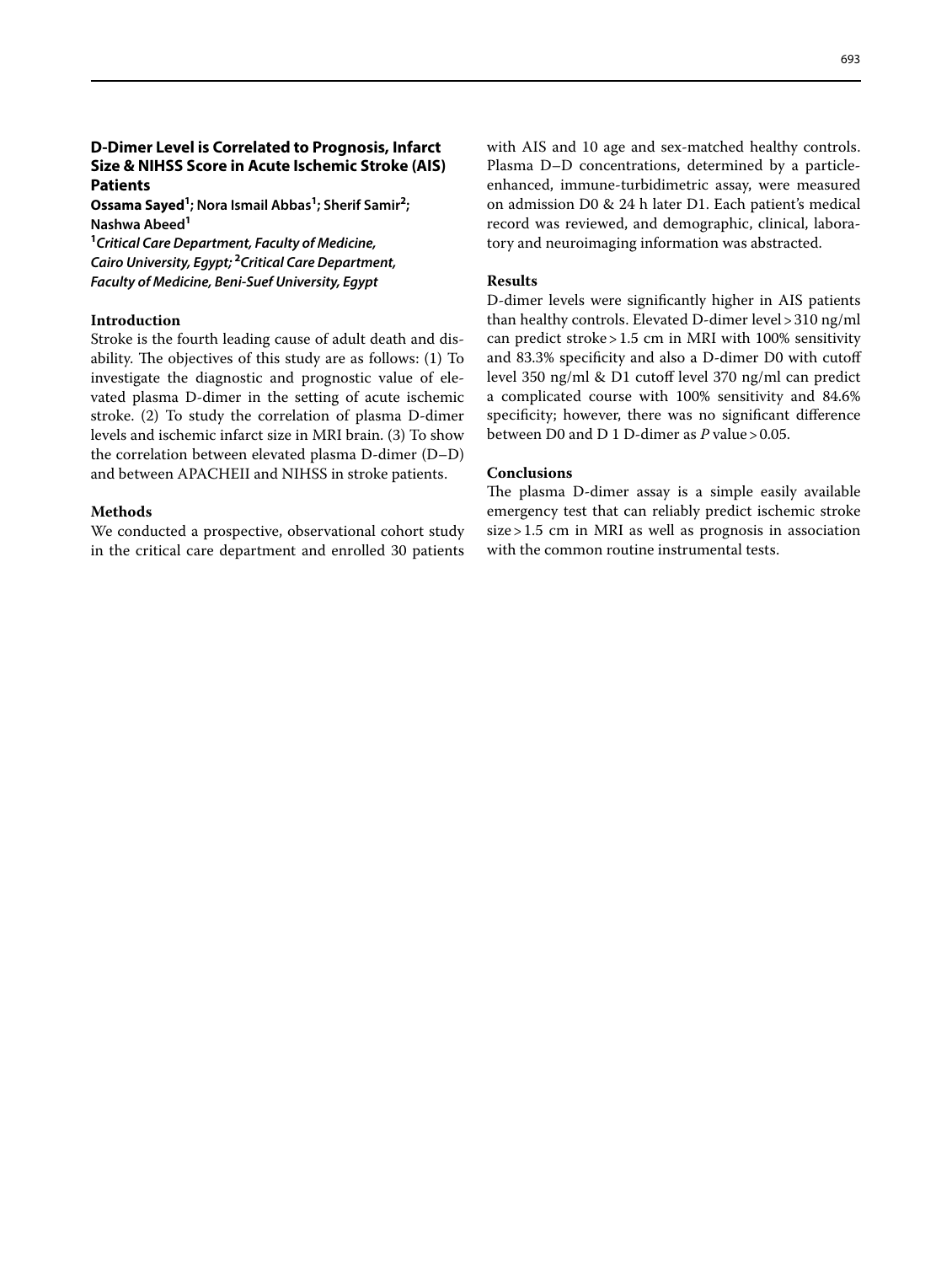## **The SET Score as a Predictor of ICU Length of Stay and the Need for Tracheostomy in Stroke Patients Who Need Mechanical Ventilation Akram H. Guirgis1 ; Amani Aldhuhli<sup>1</sup>**

**1** *Rahbah Hospital, Abu Dhabi, UAE*

#### **Introduction**

In ventilated stroke patients, it is common to do a tracheotomy for patients who will require long-term ventilation, due to its advantages over the endotracheal tube. The SET point study demonstrated that there is significant reduction in ICU mortality in the patients adopted early tracheotomy. The Stroke Early Related Tracheostomy (SET) score is a trial to help these people to beneft from earlier decision about doing tracheostomy and early weaning.

#### **Methods**

This study included 164 ventilated stroke patients. These patients were assessed by The Stroke Related Early Tracheotomy score (SET score) in the frst 24 h after admission to ICU for the possibility of doing early tracheostomy. Our primary end point was doing tracheostomy within 7 days of admission. Secondary end point was evaluation of length of stay in ICU after doing tracheostomy and length of mechanical ventilation, using standard statistical analysis methods.

#### **Results**

Regarding duration of mechanical ventilation, those who did not do tracheotomy, their median values were  $6.3 \pm 3.6$ , and those who had early tracheotomy their values were 9.1 $\pm$ 3.0. Totally mean and standard deviation values were 8.4 $\pm$ 3.5, with a value < 0.001. According to ICU stay, those who did not do tracheotomy, their median values were  $8.4 \pm 4.9$ , but those who had early tracheotomy their values were  $12.4 \pm 4.1$ , and those who had late tracheotomy values were  $13.8 \pm 2.9$ . Totally, mean and standard deviation values were  $11.3 \pm 4.7$ , with a *P* value < 0.001.

## **Conclusion**

SET score has been proved to be a good tool as a predictor for doing early tracheotomy in ventilated stroke patients, with shorter stay in ICU and shorter ventilation time.